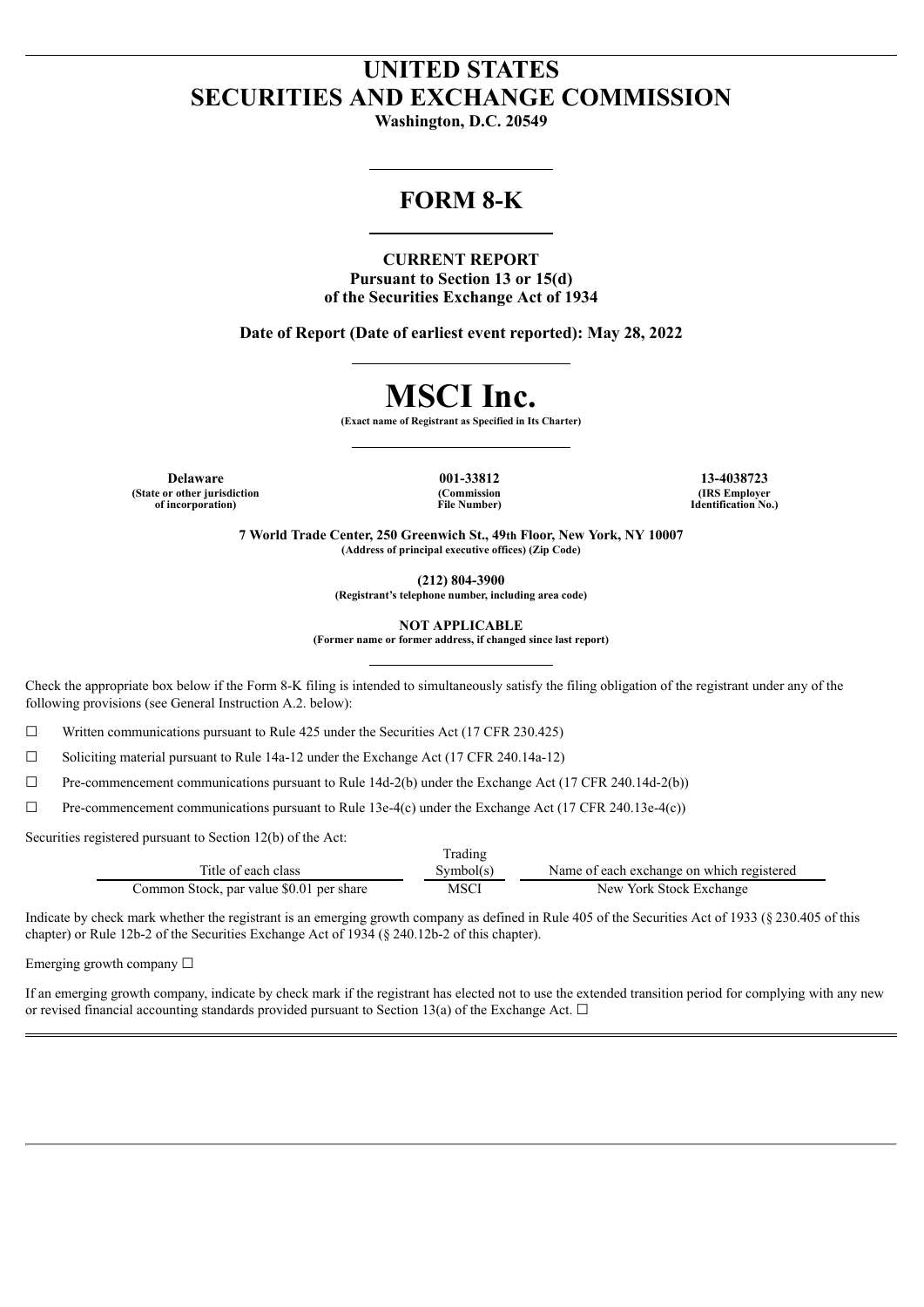#### Item 5.02 Departure of Directors or Certain Officers; Election of Directors; Appointment of Certain Officers; Compensatory Arrangements of **Certain Officers.**

On May 28, 2022, the Board of Directors (the "Board") of MSCI Inc. (the "Company") appointed Robin Matlock to serve as an independent director on the Board, effective June 1, 2022 (the "Effective Date"). Ms. Matlock will serve as a member of the Governance and Corporate Responsibility Committee of the Board. Following the appointment of Ms. Matlock, the Board will be comprised of eleven directors.

Ms. Matlock will serve on the Board until the next annual meeting of shareholders of the Company, or until her successor is elected and qualified or until the earlier of her death, resignation or removal. In connection with her appointment, the Board determined that Ms. Matlock is independent under the Company's Corporate Governance Policies and within the meaning of the New York Stock Exchange ("NYSE") and Securities and Exchange Commission ("SEC") standards of independence for directors.

Under the non-employee director compensation program described in the Company's annual proxy statement filed with the SEC on March 16, 2022, in connection with her service on the Board, Ms. Matlock is entitled to receive an annual retainer (payable in cash or stock at her election) of \$80,000 and an annual equity award in the form of restricted stock units ("RSUs") under the MSCI Inc. 2016 Non-Employee Directors Compensation Plan having an aggregate fair market value of \$185,000, with the number of shares of common stock underlying such awards determined based on the closing price of the Company's common stock as reported by the NYSE on the date prior to grant. Ms. Matlock is also entitled to an annual retainer (payable in cash or stock at her election) of \$10,000 for her service on the Governance and Corporate Responsibility Committee of the Board. The annual retainers and initial award of RSUs will be prorated from the Effective Date. The initial RSU award is scheduled to vest on May 1, 2023.

Ms. Matlock, age 56, was most recently Senior Vice President and Chief Marketing Officer of VMware, Inc. ("VMware") a position she held from 2013 to June 2020. Ms. Matlock previously served as Vice President, Corporate Marketing at VMware from 2009 to 2013. Before VMware, Ms. Matlock served as Executive Vice President and General Manager of Imperva Inc., a cybersecurity software and services company. Prior to that, she held executive positions in a number of technology companies, including McAfee, Entercept Security Technologies and Symantec Corporation. Ms. Matlock has served as a director of Iron Mountain Incorporated (NYSE: IRM) since July 2019, a director of Cohesity, Inc., a privately held software development company, since January 2021, a director of People.ai, a privately held sales software company, since January 2021 and a director of Dremio Corporation, a privately held data lake transformation company, since March 2021. She earned her Bachelor of Arts degree in Economics and Music from Rice University.

There are no family relationships between Ms. Matlock and any officer or other director of the Company. There is no arrangement or understanding between Ms. Matlock and any other person pursuant to which she was selected as a director. In addition, Ms. Matlock has never been employed at the Company or any of its subsidiaries.

There are no related person transactions (within the meaning of Item 404(a) of Regulation S-K) between Ms. Matlock and the Company or any of its subsidiaries.

#### **Item 7.01 Regulation FD Disclosure.**

The press release announcing the matters described in Item 5.02 above is attached to this Current Report on Form 8-K as Exhibit 99.1.

The information furnished under Item 7.01 of this Report, including Exhibit 99.1, shall not be deemed "filed" for purposes of Section 18 of the Securities Exchange Act of 1934, as amended (the "Exchange Act"), or otherwise subject to the liabilities of that section, nor shall it be deemed incorporated by reference into any filing under the Securities Act of 1933, as amended, or the Exchange Act, except as shall be expressly set forth by specific reference in such filing.

#### **Item 9.01 Financial Statements and Exhibits.**

#### **(d) Exhibits.**

| <b>Exhibit No.</b> | <b>Description</b>                                                                                                     |
|--------------------|------------------------------------------------------------------------------------------------------------------------|
| Exhibit 99.1       | Press Release of the Registrant, dated June 1, 2022, titled "Robin Matlock Appointed to MSCI Inc. Board of Directors." |
| Exhibit 104        | Cover Page Interactive Data File (embedded in the cover page formatted in Inline XBRL).                                |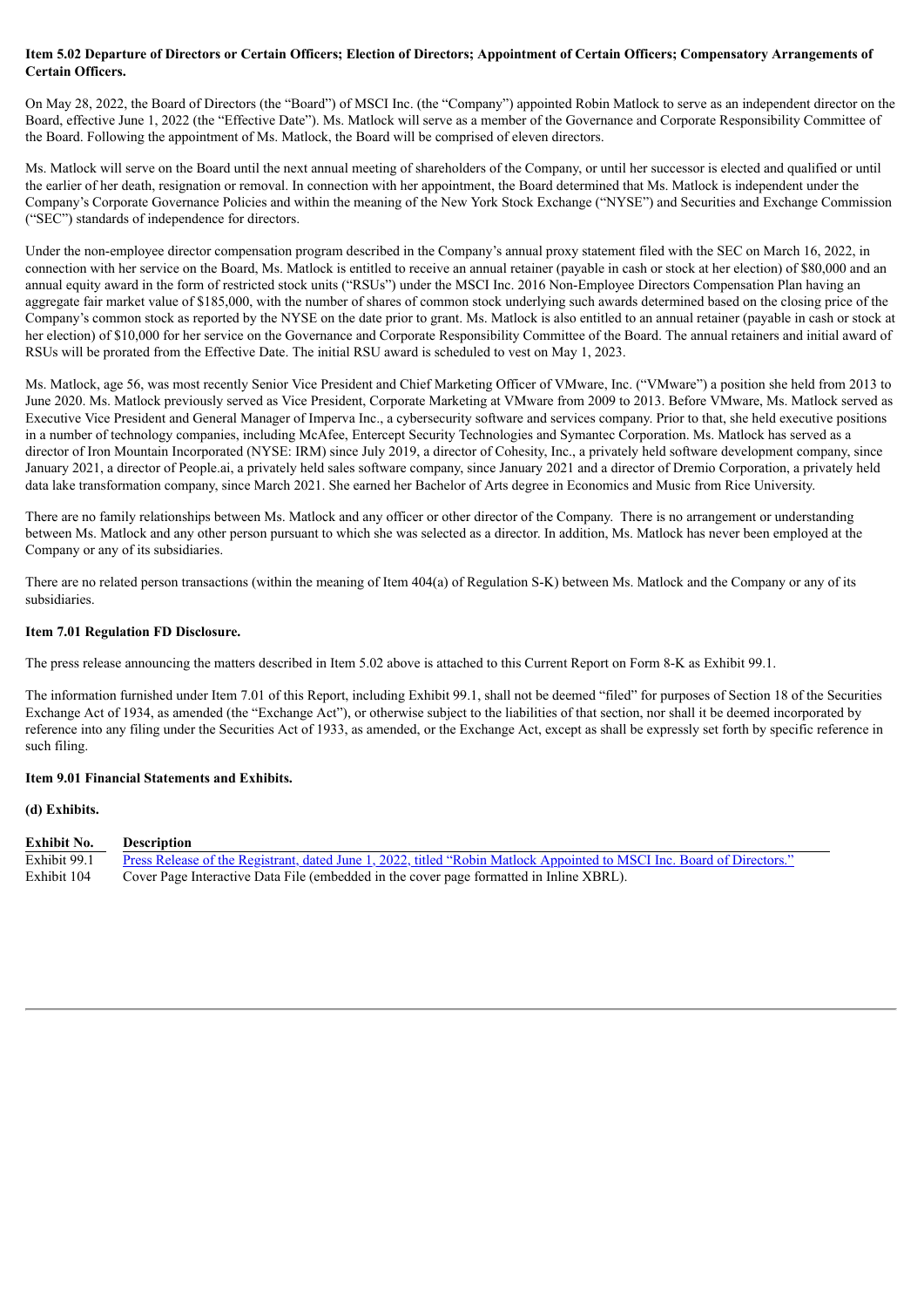## **SIGNATURE**

Pursuant to the requirements of the Securities Exchange Act of 1934, the Registrant has duly caused this report to be signed on its behalf by the undersigned hereunto duly authorized.

## **MSCI Inc.**

Date: June 1, 2022 By: /s/ Henry A. Fernandez

Name: Henry A. Fernandez<br>Title: Chairman and Chief Chairman and Chief Executive Officer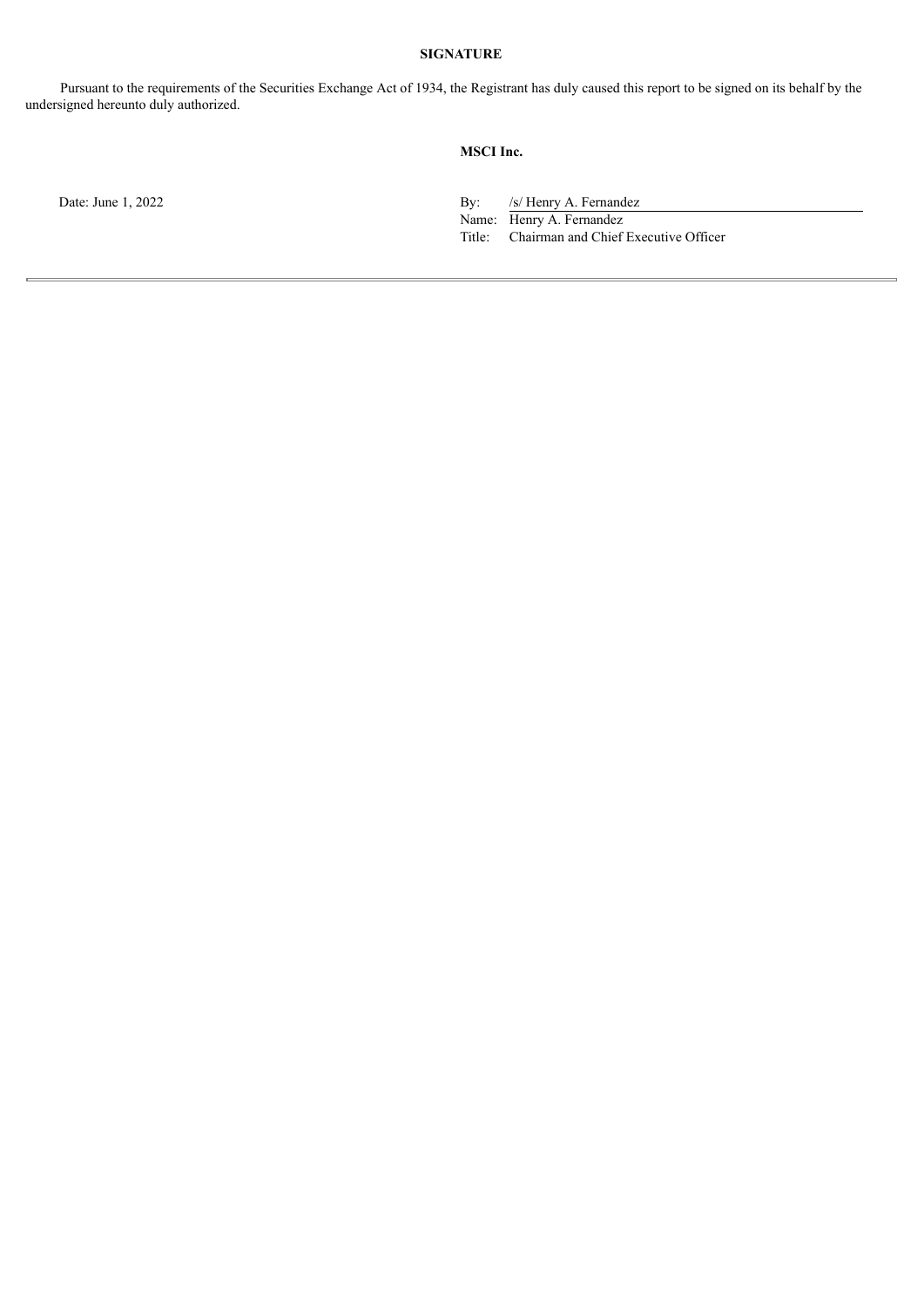

<span id="page-3-0"></span>

# **Robin Matlock Appointed to MSCI Inc. Board of Directors**

**New York, NY – June 1, 2022 –** MSCI Inc. (NYSE: MSCI), a leading provider of critical decision support tools and services for the global investment community, announced today that Robin Matlock, former Chief Marketing Officer of VMware, has been appointed to serve as an independent director on MSCI's Board of Directors (the "Board"), effective today. Ms. Matlock will serve as a member of the Governance and Corporate Responsibility Committee of the Board. Following the appointment of Ms. Matlock, the Board will be comprised of 11 directors.

"The expertise that Robin will bring to our Board in the areas of go-to-market and marketing strategy, client insight and technological innovation will further expand our Board's breadth of talent and underscore MSCI's commitment to complete client-centricity," said Henry A. Fernandez, MSCI's Chairman and Chief Executive Officer. "Robin is a highly accomplished marketing and technology executive, and I look forward to her perspective and contributions," added Mr. Fernandez.

"I am excited to join MSCI's accomplished team and help guide the company on the next stage of its growth," said Ms. Matlock. "MSCI's portfolio of tools and solutions for the global investment community is powerful, and it is a proven leader in providing differentiated content and insights to its clients," added Ms. Matlock.

Ms. Matlock is a seasoned marketing and technology executive with over three decades of experience in digital business transformation and go-to-market execution. She was most recently Senior Vice President and Chief Marketing Officer of VMware, Inc., a position she held from 2013 to June 2020. Ms. Matlock previously served as Vice President, Corporate Marketing at VMware from 2009 to 2013. She helped transform and grow VMware from a virtualization company to a dominant force in cloud infrastructure, mobility and security. Ms. Matlock was also a member of the executive team at VMware and shared responsibility for all facets of company strategy and execution. Before VMware, Ms. Matlock served as Executive Vice President and General Manager of Imperva Inc., a cybersecurity software and services company. Prior to that, she held executive positions in a number of technology companies, including McAfee, Entercept Security Technologies and Symantec Corporation. Ms. Matlock has served as a director of Iron Mountain Incorporated (NYSE: IRM) since July 2019, a director of Cohesity, Inc., a privately held software development company, since January 2021, a director of People.ai, a privately held sales software company, since January 2021 and a director of Dremio Corporation, a privately held data lake transformation company, since March 2021. She earned her Bachelor of Arts degree in Economics and Music from Rice University.

-Ends-

#### **About MSCI Inc.**

MSCI is a leading provider of critical decision support tools and services for the global investment community. With over 50 years of expertise in research, data and technology, we power better investment decisions by enabling clients to understand and analyze key drivers of risk and return and confidently build more effective portfolios. We create industry-leading researchenhanced solutions that clients use to gain insight into and improve transparency across the investment process. To learn more, please visit www.msci.com.